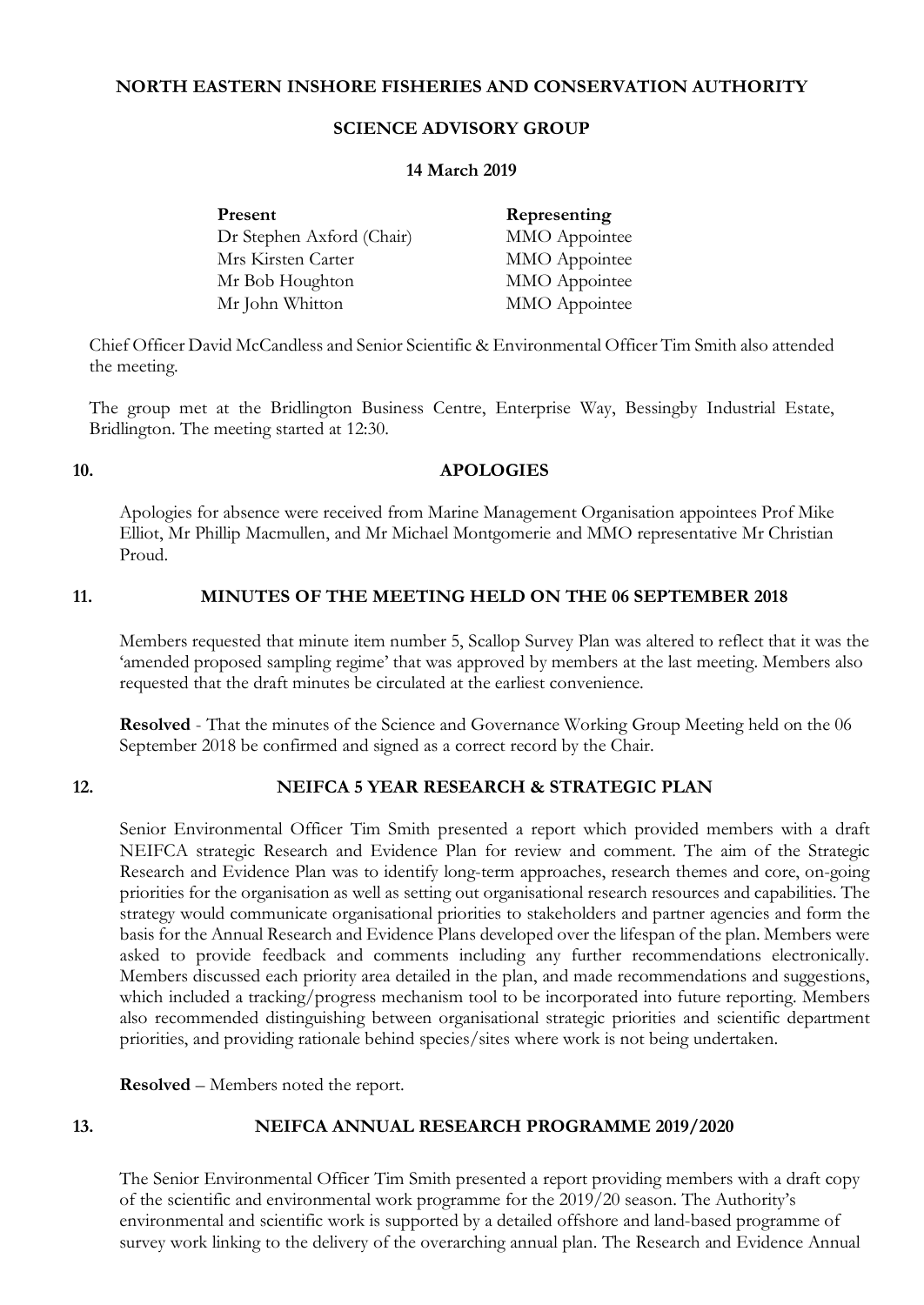Plan is the key planning and operational document where actions and priorities can be agreed in context. The aim of the document is to identify continuing and new priorities for the organisation during the 2019-2020 period. Members discussed the scallop survey plan and highlighted that it may be necessary to manage the expectations of members, and to arrange a specific meeting in advance of the main Authority meeting in June to look at the data gathered.

## **Resolved –** Members noted the report.

## **14. NEIFCA ANNUAL RESEARCH REPORT 2018/2019**

The Senior Environmental Officer Tim Smith presented a report providing members with a draft copy of the scientific and environmental research report for the 2018/19 season. The Authority's Environmental and Scientific team complements the Enforcement and Administrative teams to deliver evidence based fisheries management that is sensitive to social, environmental and economic needs. In addition to continuing to support the Authority's management of the shellfish potting and scallop dredge fisheries, the Environmental and Scientific team undertake research, monitoring and assessment to ensure that the Authority delivers its statutory duties with regard to Marine Protected Areas. The annual research report highlighted the key research and monitoring results for 2018/19. Significant time during 2018/19 had been directed towards on-going programmes that would be reported on later, such as the development of testing procedures to effectively enforce legislation prohibiting the landing of egg bearing female lobsters and management of recreational shore collection in Marine Protected Areas.

**Resolved –** Members noted the report

### **15. NEIFCA AIS & CRUSTACEA CONSERVATION BYELAW UPDATE**

The Chief Officer presented a report to update the group on all current fisheries byelaw work streams.

### **Byelaw XXVIII Crustacea Conservation Byelaw 2018**

This new byelaw regulation was made by the Authority at its meeting on 14 June 2018. It retains, updates and rationalises existing management regulations covering the exploitation of lobster, edible crab, velvet crab and nephrops within the Authority's district and included some other key revisions including protection for egg bearing lobsters, 'V' notched lobsters and a new protection for 'soft' lobsters. Following a period of informal consultation with the MMO IFCA byelaws team, formal public consultation commenced on 15 October 2018 and concluded on 7 December 2018. In total the Authority received ten objections to the proposal, primarily in relation to the new maximum vessel length size for shell fishing of 10 m within the 3 nautical mile limit and the prohibitions on taking soft and mutilated lobsters. Prior to responding to the objections, all members were contacted via email on 24 January 2019, the Chief Officer outlined his intentions to strengthen some of the definitions contained within the byelaw, particularly relating to 'soft' lobsters and submit the byelaw proposal for formal confirmation. The definition of 'soft lobster' was strengthened within the draft byelaw and it was submitted for formal confirmation on 8 February 2019. Following a preliminary review of the submission some minor changes were recommended to the wording of the draft regulation. A revised draft of both the regulation and supporting Regulatory Impact assessment were re-submitted for confirmation on 18 February 2019 and copies were included within the report for member's information.

### **XXXI Automatic Identification System (AIS) Byelaw 2016**

The proposed AIS byelaw was one of five regulations which were formally made by the Authority on 27 April 2016 which also included the following:

- XVIII Method and Area of Fishing (Netting) Byelaw 2016
- XXIX Humber Estuary Fishing Byelaw 2016
- XXXI Catch Returns Byelaw 2016
- XXII Shellfish Permit Byelaw 2016